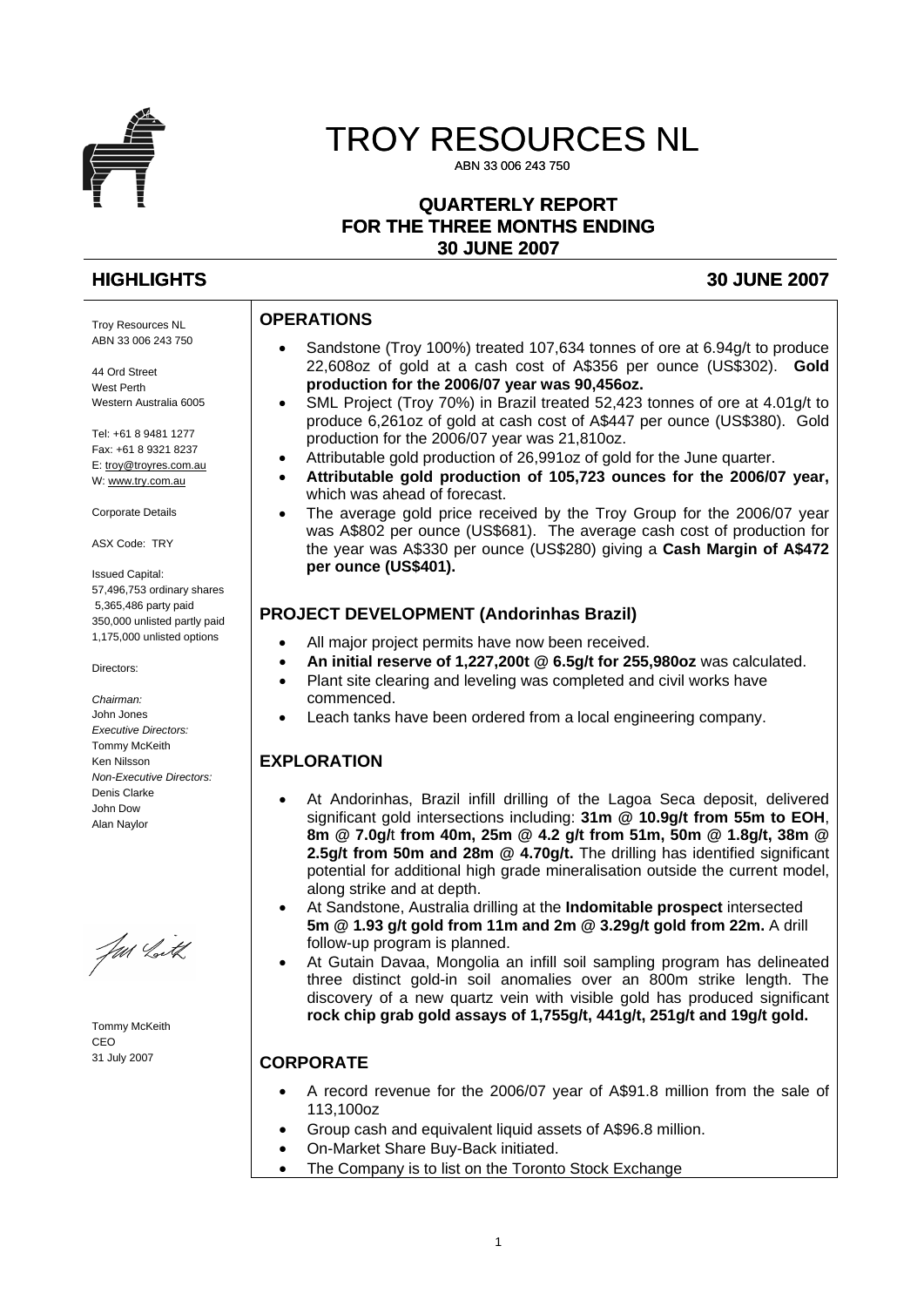

## **CORPORATE**

#### **Share Placement**

On 5 April 2007, the company completed the placement of 3.9 million ordinary shares at a price of \$3.10 per share to institutional investors in Australia and overseas to raise approximately \$12 million.

#### **Resignation of CEO**

On 25 June 2007, the Company advised that it had accepted the resignation of its CEO, Mr Tommy McKeith, who will depart on 30 September 2007. Mr McKeith has accepted the position of Executive Vice President Exploration and Business Development with Gold Fields Ltd, the 4th largest gold producer in the world with a market capitalisation of US\$11 billion and producing over 4Moz annually.

#### **Approval of Share Issues**

A General Meeting of shareholders of Troy was held on 26 June 2007. At the meeting, shareholders ratified:

- the issue of 3,250,000 shares to Gold Fields Orogen Holding (BVI) made on 10 January 2007
- the placement of 3,900,000 shares on 5 April 2007; and
- approved the allotment and issue of up to 10,000,000 shares under ASX Listing Rule 7.1 for the development of the Andorinhas Project in Brazil

#### **Share Buy-Back**

On 5 July 2007, the Company announced that it was implementing an on-market share buy-back of up to 3,000,000 fully paid ordinary shares. The buy-back will be of unlimited duration and the price to be paid will comply with the Australian Stock Exchange ("ASX") Listing Rules.

#### **Proposed Listing on the Toronto Stock Exchange**

Troy's Board has resolved to seek a listing of its fully paid shares on the Toronto Stock Exchange ("TSX") in Canada. The TSX offers the largest concentration of listed mining companies in the world and the Troy Board believes that North American investors will enthusiastically support Troy and its mix of operations in Australia and Brazil.

Troy will remain listed on the ASX and on the completion of a TSX listing will be dual-listed and trade on both exchanges. There will be no change for existing shareholders who will still be able to trade their shares on the ASX as normal. Troy will remain based in Australia.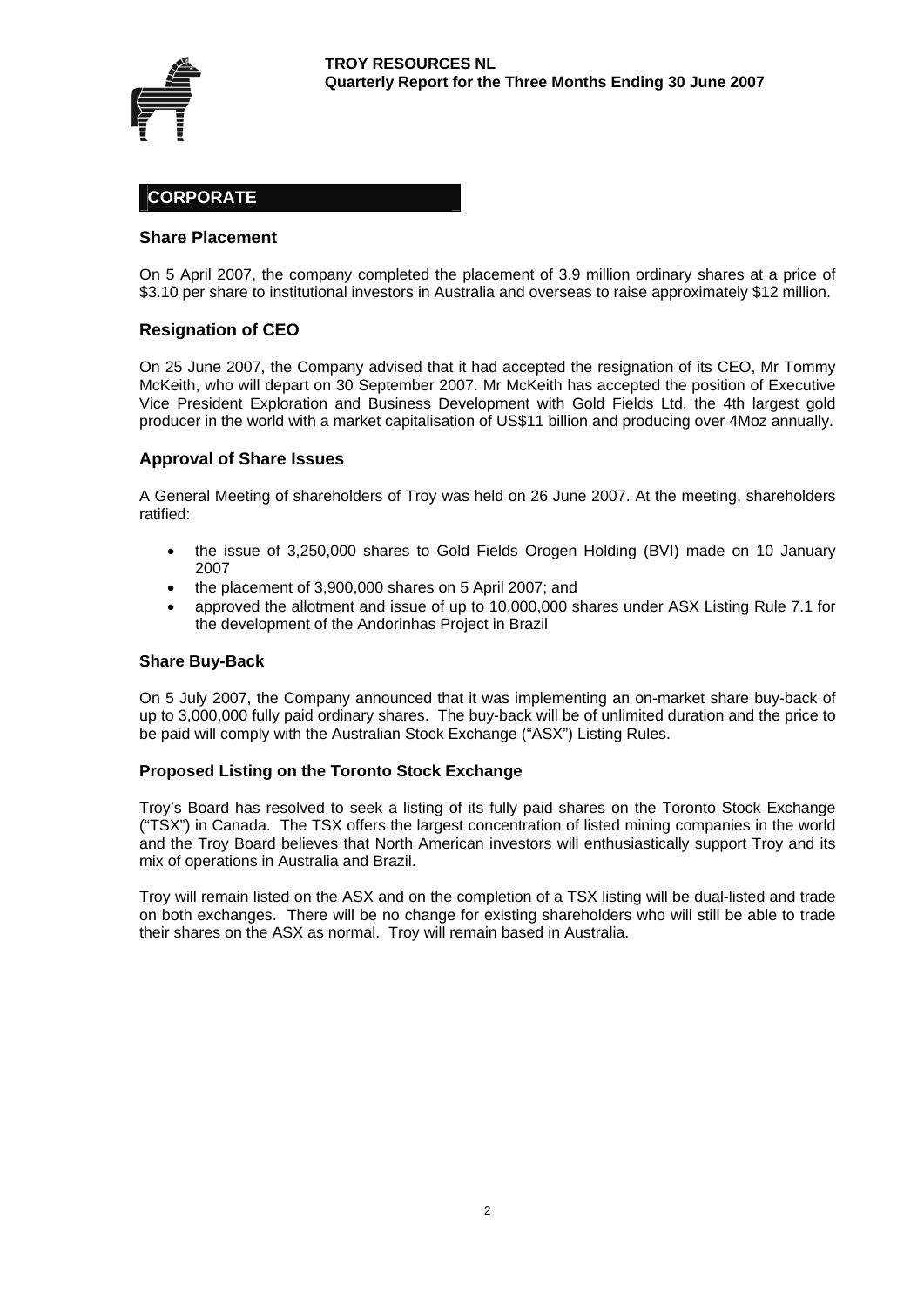

## **OPERATIONS**

## **SANDSTONE – AUSTRALIA (Troy 100%)**

#### **Production Summary**

|                         | <b>June 2007</b><br>Quarter | June 2006<br>Quarter | 12 months to 30<br><b>June 2007</b> | 12 months to<br>30 June<br>2006 |
|-------------------------|-----------------------------|----------------------|-------------------------------------|---------------------------------|
| <b>Tonnes Milled</b>    | 107,634                     | 121.525              | 530.544                             | 495.643                         |
| Head Grade g/t          | 6.94                        | 3.66                 | 5.62                                | 4.52                            |
| Recovery %              | 94.1                        | 92.9                 | 94.4                                | 94.3                            |
| <b>Gold Produced oz</b> | 22.608                      | 13.286               | 90.456                              | 67.934                          |
| Cash cost per oz        | A\$356                      | A\$387               | A\$308                              | A\$241                          |

"Cash Costs" are defined to include all expenditures directly incurred on mining and milling, plus overheads and outgoings net of movements in deferred mining costs and stockpiles, but exclude Government gold royalty payments.

## **Health, Safety & Environment**

Extensive first aid training was conducted for all Troy and mining contractor employees during the quarter. Crane and forklift training was also carried out for the mill and maintenance crew.

Discussions were held with consultants to undertake on site 'mines rescue' and 'fire fighting' training.

A mine closure environmental program is currently being finalised.

#### **Mining**

The cut back on the Lord Nelson pit was completed and the pit walls stabilised. Mining continued in the Lord Nelson pit between RL416m and RL396m. A total of 269,575 bcm of material was mined during the quarter containing 99,936 tonnes of ore grading 8.92 g/t Au. Contained gold in the ore mined was significantly above that calculated in the resource model.

It is anticipated that the mining of this pit will be completed in August 2007.

The dewatering of the Lord Henry Pit is progressing well. Consultants visited site in May to monitor and report on the water quality and make observations of the water flow.

Mining production continued between RL 447.5m and RL 440m in the Lord Henry pit. A total of 165,986 bcm of material was mined containing 77,965 tonnes of ore, grading 5.29g/t. Again, the contained ounces of gold in the ore mined were significantly above the amount calculated in the resource model.

Mining at Lord Henry will continue until late in 2007.

#### **Processing**

The mill treated 107,634 dry tones of ore grading 6.94g/t producing 22,608 ounces of fine gold.

Mill throughput was again restricted by the increased hardness of the Lord Nelson ore. Trials are underway on a tertiary crusher to improve the mill throughput rate.

Refurbishment of the CIL tanks continued, the gold room elution facilities were upgraded and the number 1 SAG Mill was relined during the quarter. There is a substantial stockpile of ore at the mill which will be processed over the next 2 years.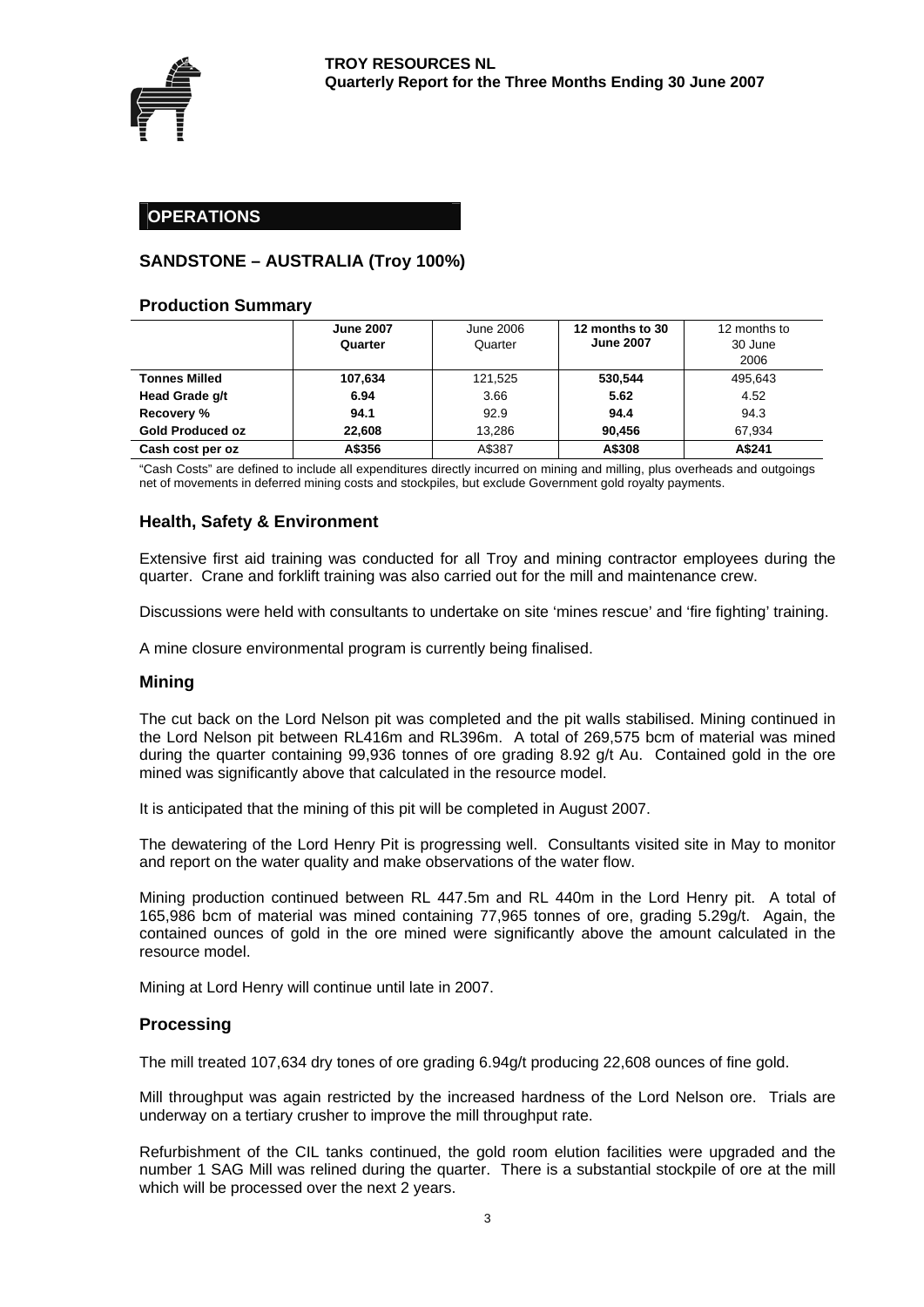

# **SERTÃO MINERAÇÃO LTDA ("SML") BRAZIL – (Troy 70%)**

|                         | June 2007 Quarter | 12 months to 30<br>June 2006 |                  | 12 months to 30 June |
|-------------------------|-------------------|------------------------------|------------------|----------------------|
|                         |                   | Quarter                      | <b>June 2007</b> | 2006                 |
| <b>Tonnes Milled</b>    | 52,423            | 36.499                       | 209.474          | 102,960              |
| Head Grade g/t          | 4.01              | 6.55                         | 3.67             | 19.43                |
| Recovery %              | 92.7              | 91.5                         | 88.3             | 92.2                 |
| <b>Gold Produced oz</b> | 6,261             | 6.993                        | 21.810           | 59.306               |
| Cash Cost per oz        | A\$447            | A\$415                       | A\$463           | A\$232               |
|                         | <b>US\$380</b>    | US\$308                      | <b>US\$393</b>   | <b>US\$172</b>       |

#### **Production Summary 100%**

"Cash Costs" are defined to include all expenditures directly incurred on mining and milling, plus overheads and outgoings net of movements in deferred mining costs and stockpiles, but exclude Government gold royalty payments

#### **Health, Safety & Environment**

One lost time injury was recorded during the quarter which resulted in a total of 5 work days being lost. A Safety Engineer was employed during the quarter as well as a new safety technician.

#### **Mining**

Mining at SML was completed late in July and brings to a conclusion Troy's mining operation in Goias. Congratulations to Mr Ken Nilsson and his team on a very successful and safe mining operation.

#### **Production**

The Sertão Operation processed 52,423t @ a head grade of 4.01g/t Au with a 92.66% recovery for gold production of 6,261oz.

Gold production was well above budget for the quarter due to better grades and above budget recovery. Ore processing of stockpiles will continue during early August subject to acceptable recovery levels being achieved from partially refractory mill feed. The plant will then be disassembled and moved to Troy's Andorinhas development.

#### **Rehabilitation and the Community**

In line with the company's policy, rehabilitation work has continued on mined areas during the quarter with excellent results. The Xúpe open pit was filled with waste from Antena South resulting in a level area for grazing. The seeding of waste dumps and mine areas will commence in late October.

The Intensive Care Unit at the local public hospital was officially opened during the quarter which will provide an essential service to the local community. SML provided all the equipment for this project at a total cost of R\$250,000 (A\$150,000).

#### **Personnel**

A number of personnel have been transferred to Troy's Andorinhas project as well as some equipment no longer required at SML. Most exploration personnel have been terminated with a small number remaining to conclude rehabilitation work and project documentation. All SML employed drillers and support staff for the Troy drill rigs were transferred to the Andorinhas project.

Mr Augusto Mol has been appointed to the position of Exploration Director; South America with Troy's Brazilian subsidiary, in recognition of his contribution to Troy and his considerable geological experience in the continent.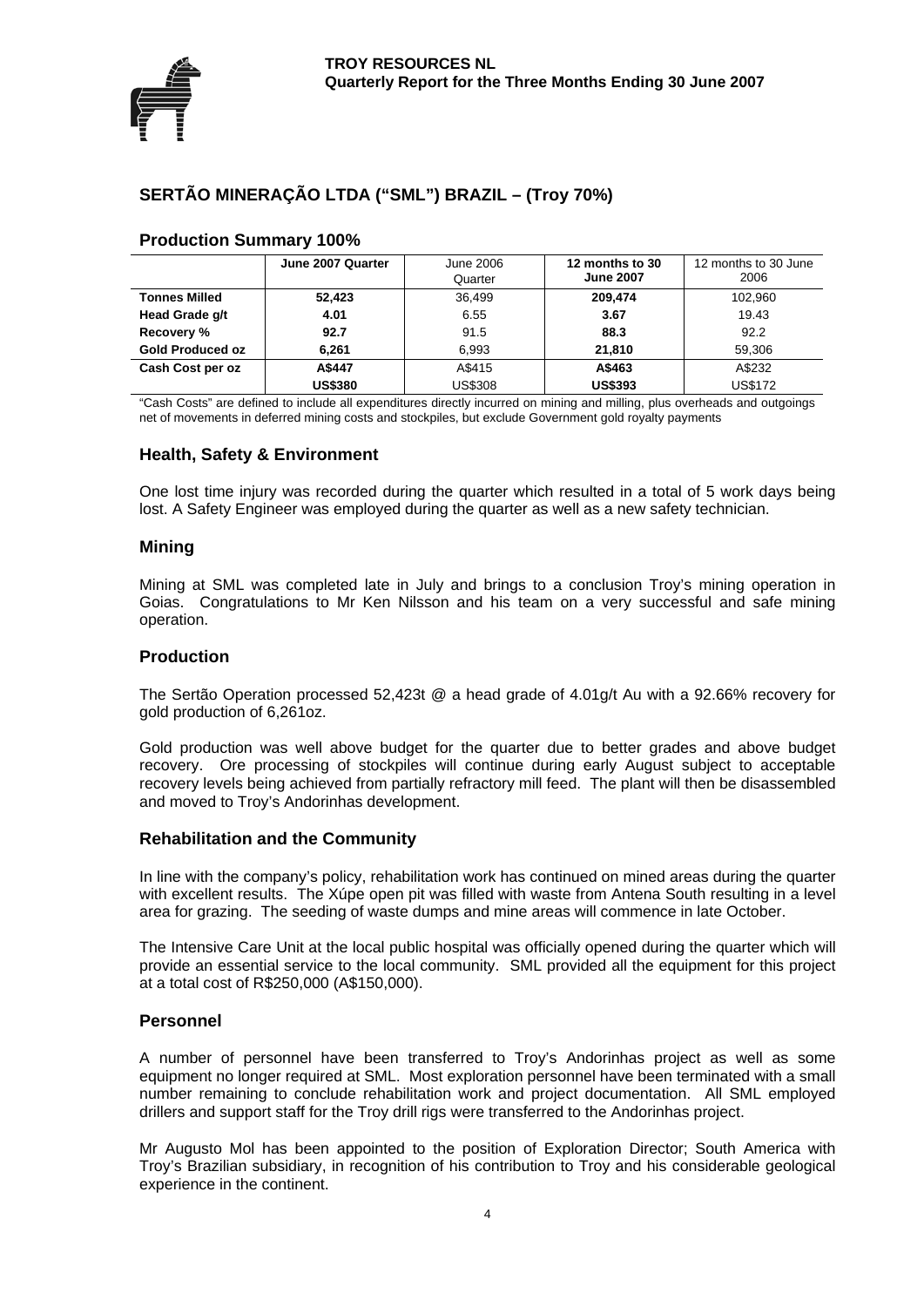

#### **PROJECT DEVELOPMENT**

#### **ANDORINHAS PROJECT – BRAZIL (Troy 100%)**

Significant work was completed on the development of the Andorinhas project in Para State, Brazil.

The initial project comprises two deposits, Lagoa Seca and Mamão.

The main resource is the Mamão Deposit which comprises two main lodes, the Melechete and the M2. The Melechete lode was worked down to 150m below surface by garimpeiros (artsinal miners) in the 1980's. The M2 lode is narrower than the Melechete lode and has been drilled to 200m below surface and remains open at depth.

Mamão will be developed as an underground mine utilising mechanised and hand held mining methods. The primary mining methods anticipated are a combination of cut and fill and room and pillar. Minimum development widths of 2.5m and minimum stoping widths of 1.5m have been planned. Access will be via a portal from a small existing open pit.

The Lagoa Seca deposit is located 6km west of Mamão and has been mined by garimpeiros as a small open pit to a depth of 20m. This will be developed as a conventional open cut mine.

Processing is planned at 250,000tpa throughput using the relocated Sertão plant upon completion of that project to give an annual production of around 50,000 ounces of gold. Power will be supplied from the local grid system.

#### **MINERAL RESOURCE & ORE RESERVE STATEMENT**

As part of the Company's development of the Andorinhas Project, Snowden Mining Industry Consultants Pty Limited (Snowden) has completed a Mineral Resource estimate and an initial Ore Reserve estimate for the Andorinhas Project. Resource delineation drilling is continuing with current efforts focussed on strike extensions to the Lagoa Seca Zone where the mineralisation remains open along strike to the northeast and southwest as well as at depth.

#### **Table 1 – Andorinhas Mineral Resource Estimate**

|                       | <b>Indicated</b> |                 |                       | <b>Inferred</b> |                 |                       | Total         |                 |                       |
|-----------------------|------------------|-----------------|-----------------------|-----------------|-----------------|-----------------------|---------------|-----------------|-----------------------|
| <b>Deposit</b>        | <b>Tonnes</b>    | Grade<br>g/t Au | Gold<br><b>Ounces</b> | <b>Tonnes</b>   | Grade<br>g/t Au | Gold<br><b>Ounces</b> | <b>Tonnes</b> | Grade<br>g/t Au | Gold<br><b>Ounces</b> |
| Lagoa<br>Seca         | 700.000          | 2.8             | 63.000                |                 |                 |                       | 700.000       | 2.8             | 63,000                |
| Mamão                 | 816,000          | 9.9             | 260,000               | 81,000          | 6.4             | 17.000                | 897.000       | 9.5             | 277,000               |
| Lagoa<br>Seca<br>West | 800,000          | 1.1             | 28.000                | 1,600,000       | 1.3             | 67,000                | 2,400,000     | 1.2             | 95,000                |
| <b>Total</b>          | 2,316,000        | 4.7             | 351,000               | 1,681,000       | 1.5             | 84,000                | 3,997,000     | 3.4             | 435,000               |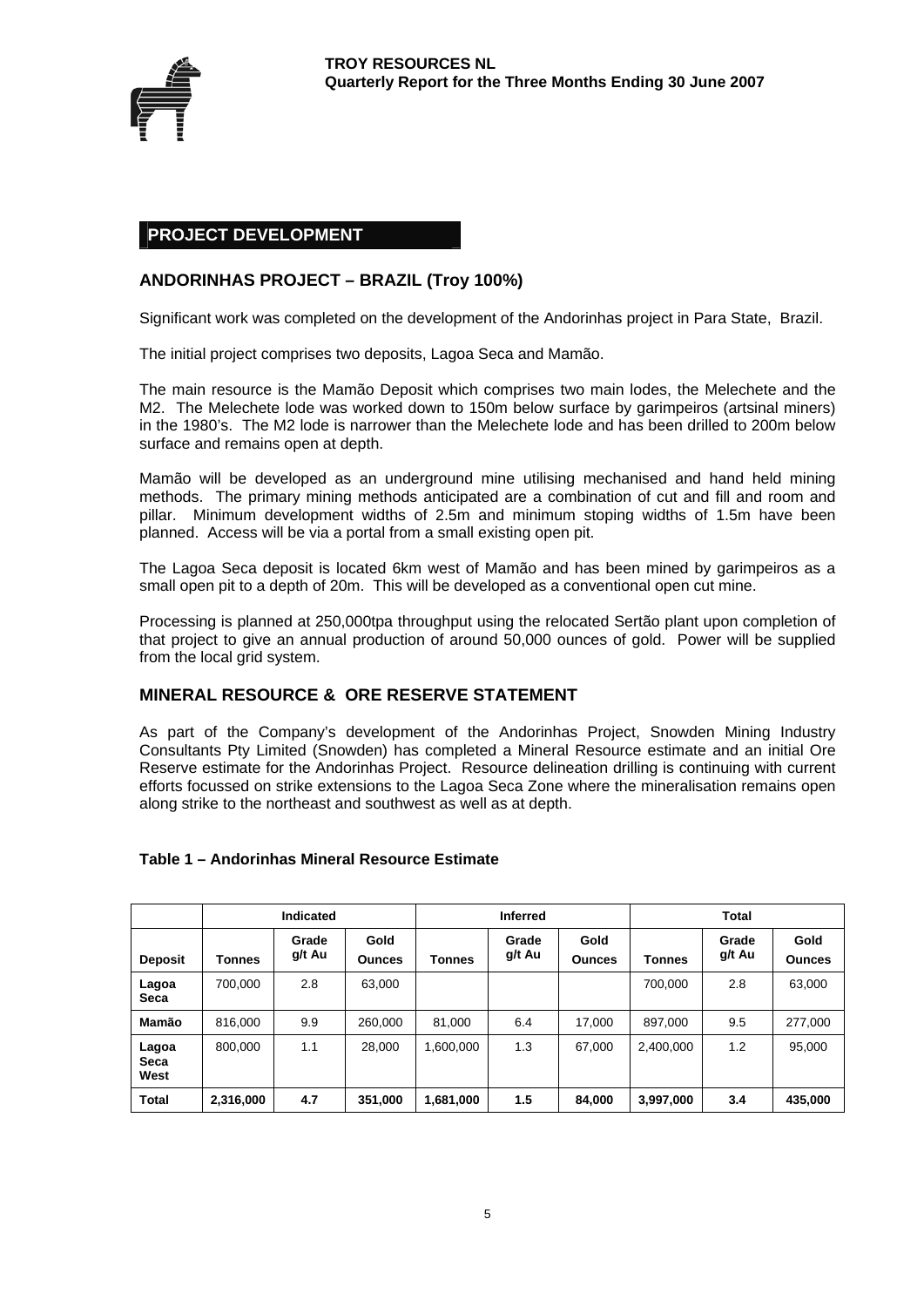

At Lagoa Seca and Lagoa Seca West, mineral resource estimates are reported at a cut-off grade of 0.8g/t Au. Ordinary kriging was used for grade interpolation at Lagoa Seca and Lagoa Seca West.

At Mamão, mineral resource estimates are reported at a cut-off grades of 2g/t Au. Simple kriging was used for grade interpolation at Mamão.

#### **Table 2 – Andorinhas Ore Reserve Estimate**

| <b>Probable Reserve</b>                                        |           |     |         |  |  |  |  |
|----------------------------------------------------------------|-----------|-----|---------|--|--|--|--|
| Grade g/t Au<br><b>Deposit</b><br><b>Gold Ounces</b><br>Tonnes |           |     |         |  |  |  |  |
| Mamão                                                          | 747,000   | 8.7 | 207,660 |  |  |  |  |
| Lagoa Seca                                                     | 480,000   | 3.1 | 48,320  |  |  |  |  |
| <b>TOTAL</b>                                                   | 1,227,200 | 6.5 | 255,980 |  |  |  |  |

For Lagoa Seca, the Whittle 4X pit optimisation was completed by Snowden using a US\$580/oz spot gold price. The stripping ratio of waste to ore is 3.5:1. A processing recovery of 94% has been indicated by metallurgical testwork. The reserve has been estimated using a nominal break even cutoff grade of 0.9g/t gold.

Metallurgical testwork indicates recoveries of 94% will be achievable for Mamão ore. The reserve has been estimated using a nominal break even cut off grade of 5g/t and a gold price of US\$600/oz.

Operating and capital costs for the project have been used on Troy Resources four years of operating experience in Brazil.

Snowden reviewed the cost database and the underlying assumptions used in estimating the Ore Reserve and regard them as reliable and appropriate. The Mineral Resources and Ore Reserves are reported according to the JORC Code (JORC, 2004). The Competent Persons are Mr Kevin Lowe (for reporting of Mineral Resource estimates) and Mr Frank Blanchard (for reporting of Ore Reserves). Both Competent Persons are Members of the Australasian Institute of Mining and Metallurgy and have consented to the use of their names and approved the technical information contained in this News Release.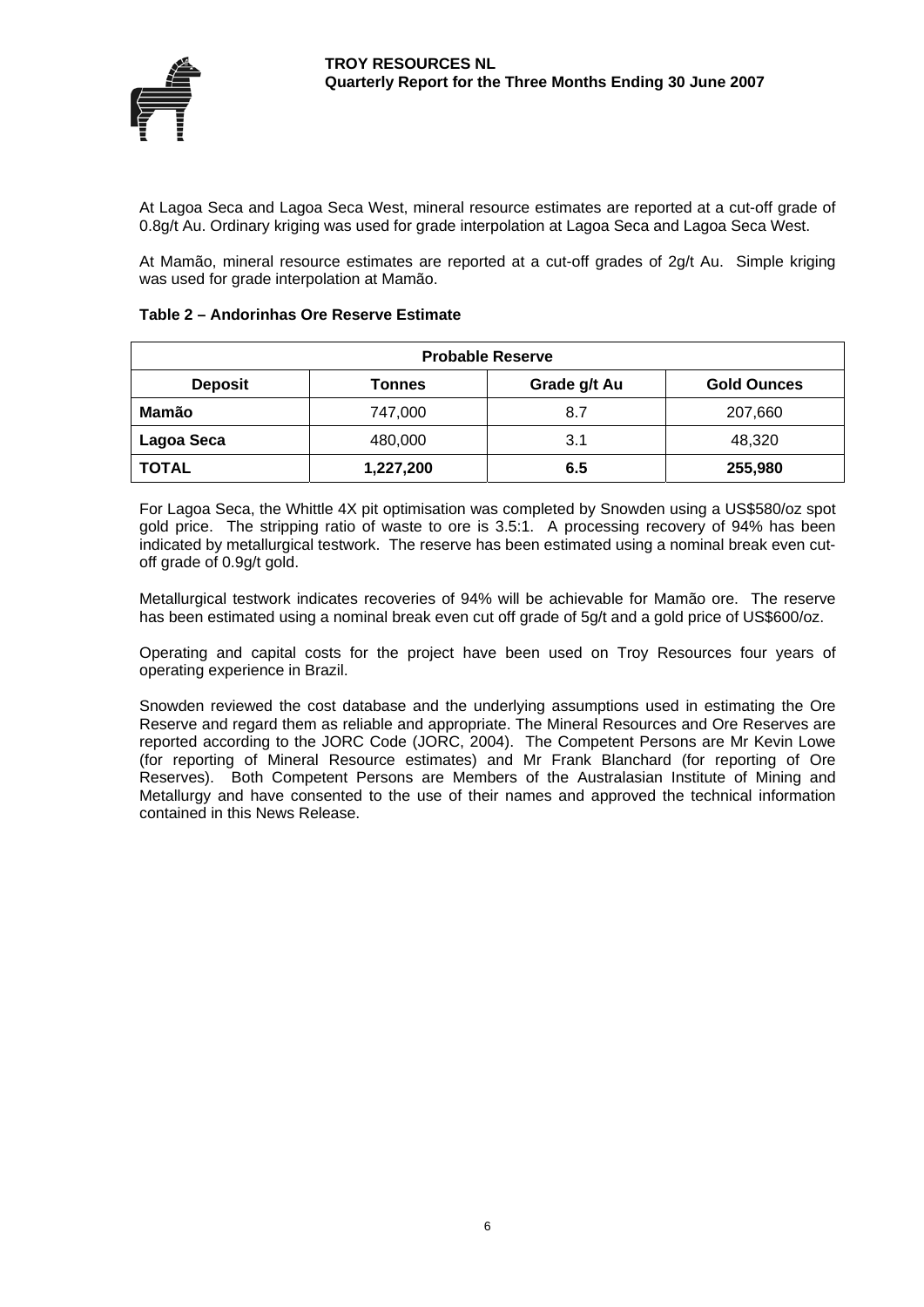





**Figure 1: Andorinhas Mill site construction** 



**Figure 2: Lagoa Seca grade control drilling and mining cut-back**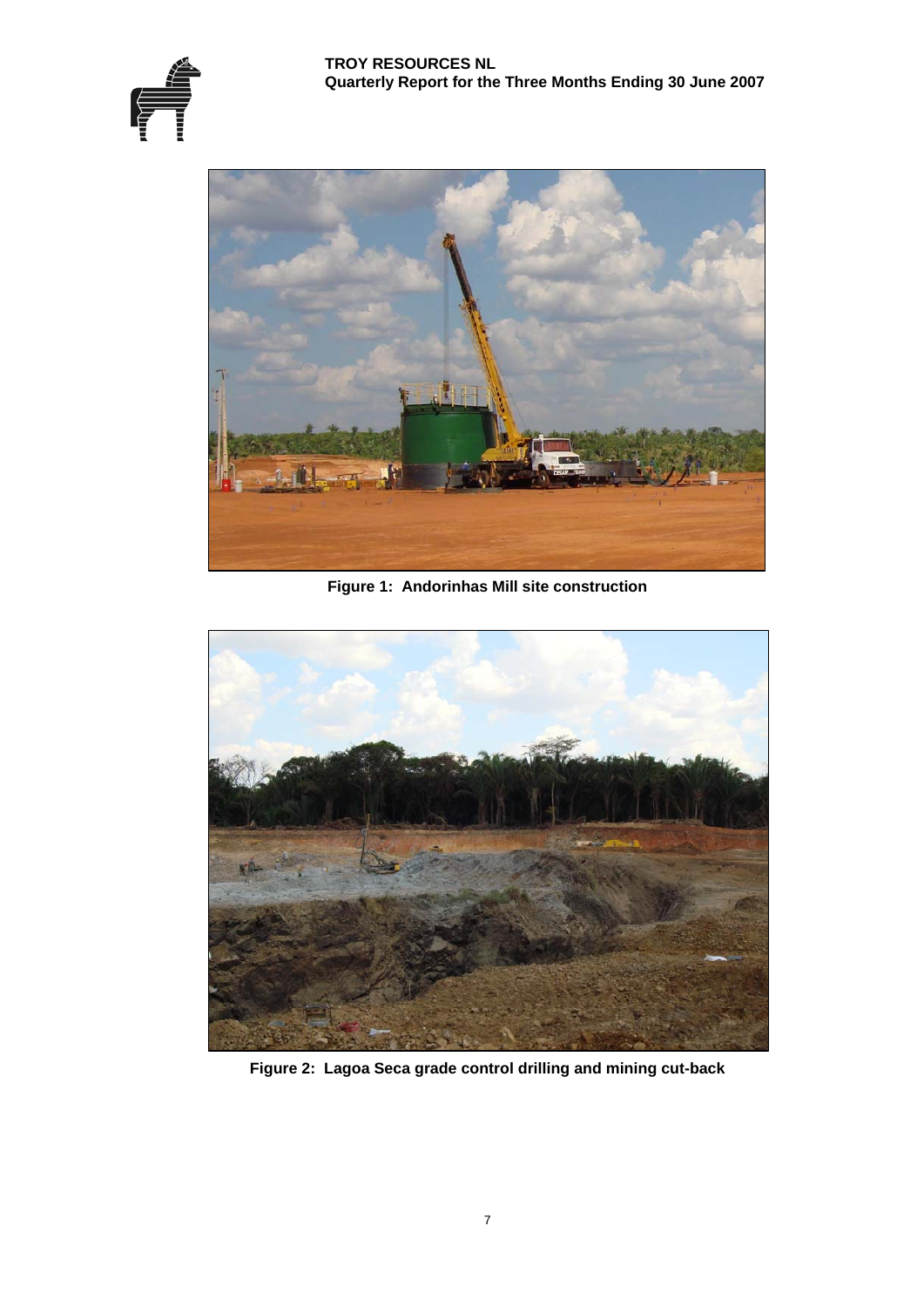

## **PERMITTING**

- All major project permits have now been received including the environmental licence, mining permit and water bore permits.
- Applications for hazardous goods and explosives permits have been lodged.
- Land owner rental agreements over planned mining and infrastructure areas are in progress.

#### **MINING**

- The old garimpeiro workings at both Lagoa Seca and Mamão have been dewatered.
- Sterilisation and stope definition drilling has been completed at Mamão. This work suggests good potential for additional shallow mineralisation.
- Golder Associates have completed a geotechnical program at both Lagoa Seca and Mamão and are finalising re-design of the Lagoa Seca pit.
- An open pit mining contractor has been appointed and site clearing is underway. The first mining cutback has commenced at Lagoa Seca (Figure 2).
- Metallurgical test work has been completed.
- Underground mine design for Mamão will be completed in the September quarter.
- Most large equipment items, including underground mining equipment, has been ordered.

#### **INFRASTRUCTURE**

.

- Golder Associates are finalising design of the tails dam.
- Civil works for the project offices, cafeteria, guard house, first aid and mines rescue buildings has commenced.
- Agreement has been reached with the state power authority, CELPA, to commence construction of a new power line for site supply. This should be completed by October 2007 and supply will be from the main Brazilian grid.
- Total site manning is now over 100 people involved in mining, mill civil construction, infrastructure construction, security, exploration and administration.
- All major administration work including accounting is being performed through the Sertão office pending completion of site offices.
- An administration office is being rented in the town of Rio Maria near the project.
- Most senior Sertão personnel have indicated that they want to transfer to the Andorinhas operation.
- Advertisements for site personnel and operators have been placed in local newspapers and agencies.
- Agreement has been reached with the Sertão JV partners to enable Troy to acquire full ownership of the Sertão plant and associated equipment once operations are completed there. Milling at Sertão will be completed in early August 2007 and then the plant will be disassembled and tracked to Andorinhas.
- Plant site area clearing and levelling has been completed and structural steel work commenced. (Figure 1).
- An additional ball mill has been purchased in Australia and will be shipped to Brazil in the September quarter.
- Leach tanks have been ordered from a local engineering works. They will also provide plant structural steelworks.

The project development continues to be on track for start up in early 2008.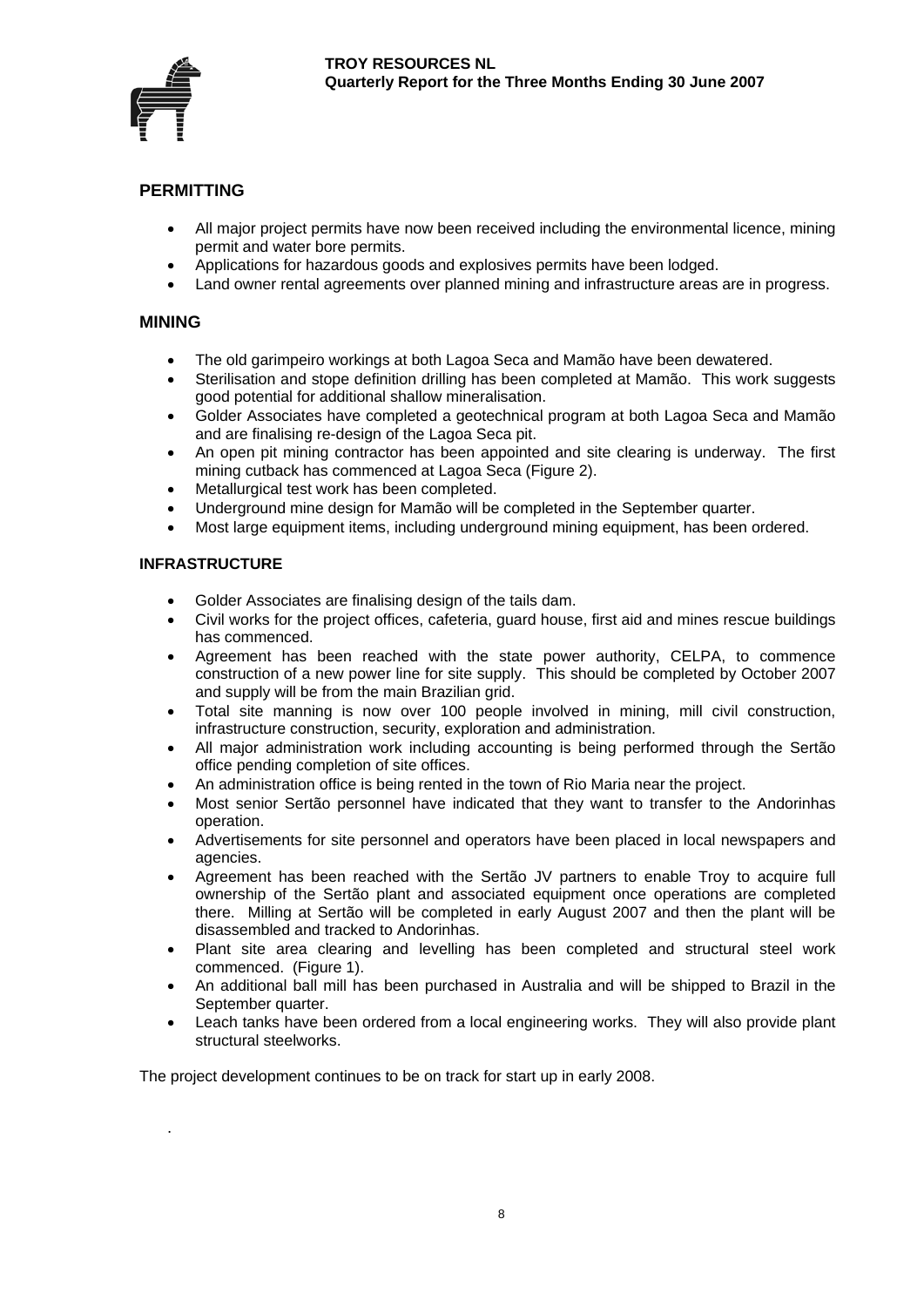

#### **EXPLORATION REPORT**

#### **EXPLORATION – BRAZIL**

#### **Andorinhas Project (Troy 100%)**

During the quarter the focus of exploration drilling was on the established resource targets at the Lagoa Seca and Mamão deposits. Drilling has confirmed the grade and continuity of the gold mineralisation within the resource model at Lagoa Seca but more importantly has identified potential extensions both along strike and at depth.

Infill drilling of the Lagoa Seca resulted in the completion of 18 Reverse Circulation "RC" holes for 1,131m. The program targeted the zone on a 25m (horizontal) by 20m (vertical) grid. Significant gold intersections reported included: **31m @ 10.88g/t from 55m to EOH**, **8m @ 7.00g/**t **from 40m, 25m @ 4.24 g/t from 51m including 6m @ 11.77g/t, 50m @ 1.78g/t, 38m @ 2.54g/t from 50m and 28m @ 4.70g/t** (see Table 2 and Figures 3 to 5).

#### **Please note that the above results have NOT been included in the Reserve and Resource Statement for the Andorinhas project stated above.**

At Lagoa Seca, 1,150m of grade control drilling (192 holes) was also completed to test the strike extensions to the modeled resource and the strike continuity of the mineralisation within the current pit design. The drilling was completed on fences spaced of 6m with holes every 3m drilled to a 6m depth at -50° degrees inclined to N330°E. The drilling has identified significant potential for additional high grade mineralisation outside the model along strike to the northeast and southwest. Follow-up drilling with the Rotary Air Blast "RAB" and RC rigs is planned to evaluate these potential strike extensions.

At Mamão, RAB drilling was completed to delineate the shallower portions of the Melechete ore zone and extent of the historical underground workings. Seven holes (476.5m) were drilled north of the old Melechete Garimpeiros pit to delineate the extent of the underground workings and one of the holes drilled west of the known underground workings yielded an assay of 3m @ 12.50g/t gold. (Additional assays are pending). This intercept suggests there is good potential for additional shallow mineralisation at the Mamão as well.

A RAB sterilization drilling program consisting of 2,454m (49 holes) was completed on the sites designated for the Lagoa Seca waste dump, the Mamão mill, office and tailings dam areas. The sterilization drilling of these areas did not encounter any significant mineralisation at shallow depths (drilling to -40m).

Golder Associates completed five (RC and RAB) holes as part of a geotechnical program at Mamão to study the top of the bedrock, weathered profile and rock interface. This included two RAB holes (67m) to investigate the bedrock interface zone at the underground portal site. In addition, they completed 8 percussion holes at the proposed mill and ore pad areas to study the geotechnical characteristics of the soil. Golder Associates is compiling a final geotechnical report for the mill area. A contract diamond drill rig completed a 3 hole/199.5m program at Mamão as part of the groundwater study before being moved to Lagoa Seca where a single 50.5m hole was drilled to assist in the groundwater assessment of the proposed pit site. Pit mapping of the existing shallow Garimpeiro pit will be complete in July as part of the geotechnical study.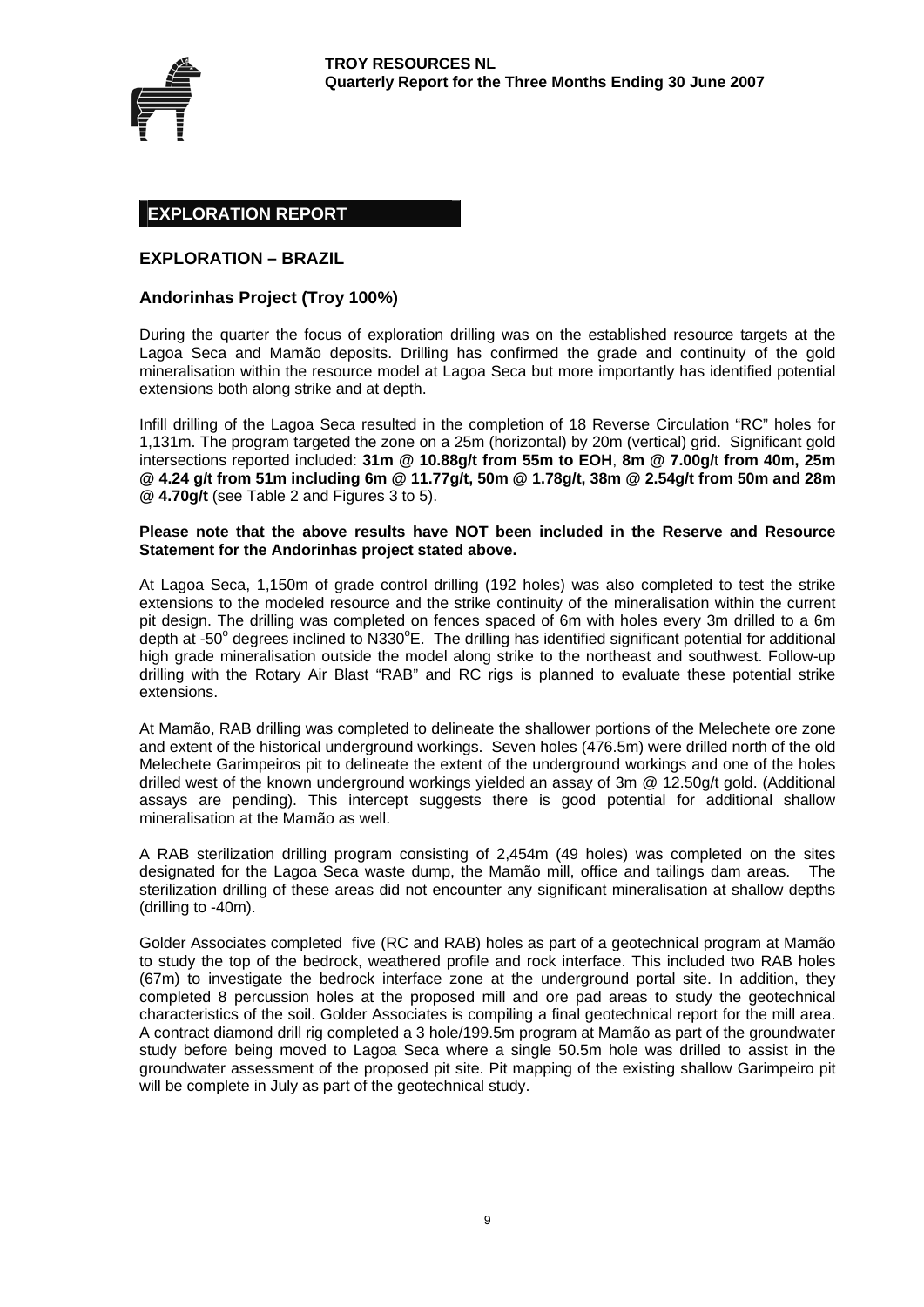



**Figure 3: Lagoa Seca Drill Plan** 



**Figure 4: Lagoa Seca Cross-Sections LSC001- LSC008**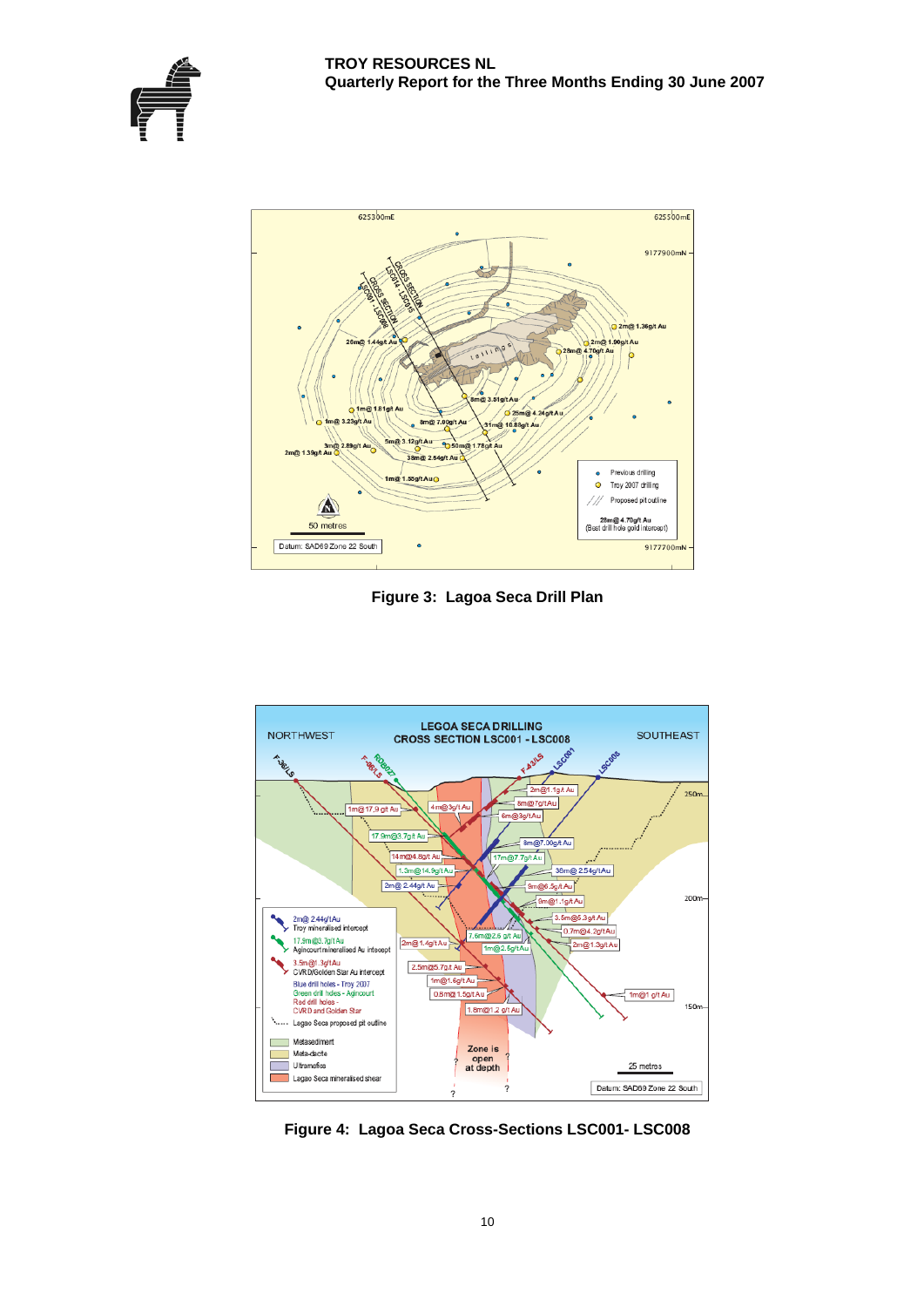



**Figure 5: Lagoa Seca Cross-Section LSC014 – LSC015** 

# **EXPLORATION – AUSTRALIA**

## **Sandstone Project (Troy 100%)**

During the quarter, 382 Rotary Air Blast "RAB" and Aircore "AC" holes were drilled totaling 16,919m over eight different prospects bringing the total amount of drilling completed in 2007 to 30,520m.

Infill RAB drilling at the **Indomitable prospect** intersected 5m @ 1.93 g/t gold from 11m and 2m @ 3.29 g/t gold from 22m. Many holes were abandoned in highly ferruginous saprock as ground conditions were considered too treacherous to continue drilling. These may represent alteration around deeper mineralised structures and will be tested by the upcoming Reverse Circulation "RC" drill program. Drilling at the northern extent of the north-south striking Indomitable shear intersected 2m @ 0.25 g/t gold (see table #1).

Both RAB and RC drilling is scheduled to recommence in mid August. Approximately 6,000m of RC drilling will target mineralisation at **Indomitable, Musketeer and Phoenix prospects.** RC drilling is also planned to test deeper mineralisation at the **Hacks and Oroya deposits.** Drilling at **Lord Nelson and Lord Henry deposits** will test the known mineralisation at depth and a number of conceptual targets.

## **Blackman's Find JV – Western Australia (Troy Earning 22.5%)**

Troy has withdrawn from the TMX Syndicate and is no longer a participant in the **Blackman's JV project** located just north of Mt. Magnet. Project operator Harmony Gold was formally advised of Troy's decision to withdraw following formal notification to the remaining partners in the TMX Syndicate.

## **Daly River Project – Northern Territory (Troy 100%)**

Troy has commissioned an aeromagnetic survey of the northern portion of the project with data acquisition expected during the next quarter.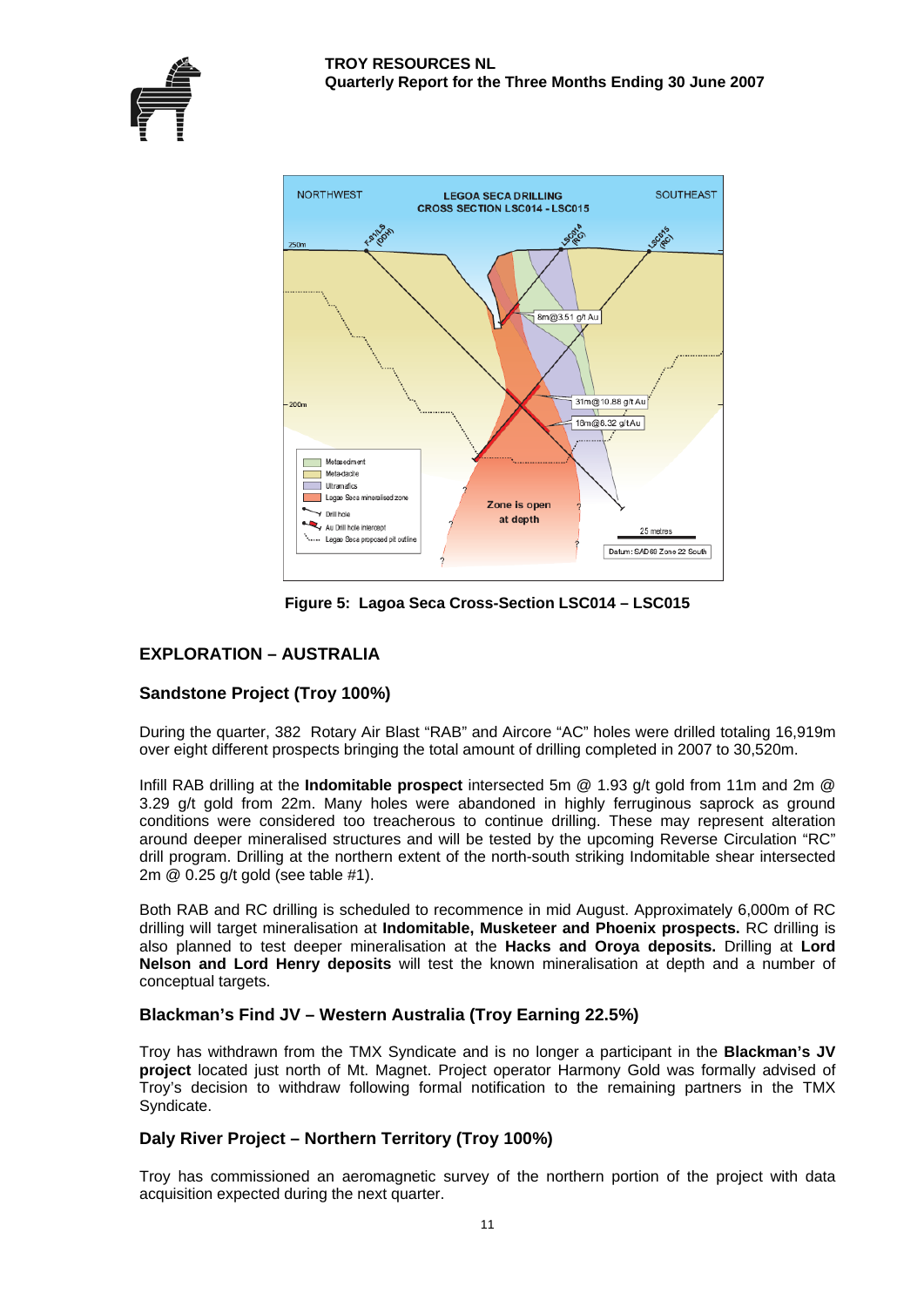

## **EXPLORATION – MONGOLIA**

#### **Dornogovi Coal JV Project** (**Troy 100% - Rio Tinto Earning –in**)

Rio Tinto Mongolia (RTM) has completed a reconnaissance visit to the **Dornogovi** project area to evaluate the potential of the region to host economically significant Cretaceous and Permian aged thermal coal deposits adjacent to the Trans Mongolian railway.

A field review has confirmed the presence of prospective Cretaceous and Permian aged geology within the project area and this is currently the subject of a detailed remote sensing interpretation study. Further field work in the region will focus on the results of the remote sensing interpretation and is planned for October this year.

#### **Gutain Davaa Gold JV Project (Troy earning 80%)**

An infill (25m by 25m) soil sampling program was completed at the **Toordogiin Shil (TS) prospect**  within the **Gutain Davaa project** resulting in the collection of 484 soil samples. Seventy samples yielded gold values in excess of 100ppb, including 11 samples >1000ppb Au. This infill sampling has clearly delineated three distinct gold-in soil anomalies (>100ppb gold) at TS over an 800m northwestsoutheast strike length. The Toordogiin Shil Prospect comprises the **TS North and TS Central targets** as well as the new **TS South target** (see Figure 6).

Soil sampling within the TS South target produced 17 gold-in-soil assays in excess of 100ppb including including 2 samples that assayed 2,998ppb and 1,745ppb gold. These new gold-in-soil values compare quiet favourably with the original gold-in soil results from the 2006 TS Central target results of 35 gold-in-soil values in excess of 100ppb including 9 samples ranging from 1600ppb up to 8980ppb gold.

Detailed prospecting and ground follow-up at TS South resulted in the discovery of a new quartz vein with visible gold. A total of 25 rock chip grab samples were collect resulting in signifcant gold assays that included; 18.4g/t, 250.5g/t, 441.0g/t and 1,753.6g/t gold.

A preliminary 3D magnetic susceptibility model has been prepared for the TS Central target and the detailed ground magnetics coverage will be extended to include the TS North and TS South targets. Additional magnetic susceptibility data will be collected from 2006 drill holes to assist in validating the existing 3D magnetic model. This work, along with some additional geochemical sampling, will be completed in August in preparation for an October diamond core drill program.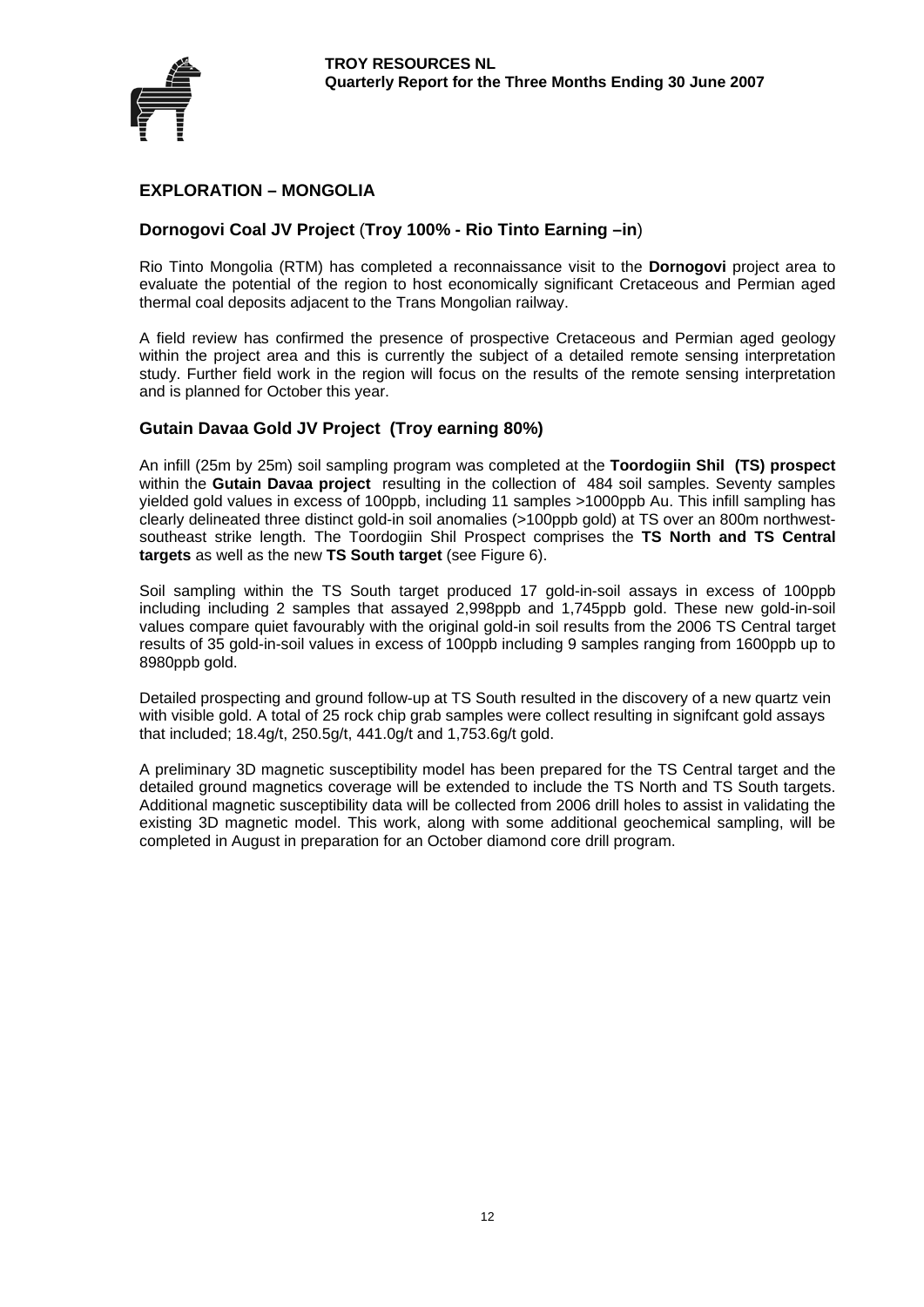



**Figure 6: Toordogiin Shil (TS) zone 2007 soil and rock chip sampling results**

# **Huren Tolgoi Gold JV Project (Troy earning 80%)**

The **Huren Tolgoi** area is underlain by a Late Permian granite that is clearly visible as an ovalshaped body within in a host sequence of meta-sediments. The main phase of the intrusion consists of granite and granodiorite. The granite on the intrusion margin is weakly propylitically altered and the surrounding country rocks are weakly hornfelsed. Epithermal veins have developed along the northern and northwestern margins of intrusion.

The main purpose of the recent field work was to confirm the strike extent of the gold bearing quartz veins and related controlling structures. Earlier limited rock chip grab sampling of quartz veins associated with the altered intrusive margin and a zone of strong silicification produced some encouragement yielding values up to 17.8g/t gold. The silicified zone which hosts the gold bearing quartz veins strikes north-south over an 800m strike length and is exposed over 40m - 50m widths. The northwest extension of the zone is buried by Quaternary cover.

A limited soil sampling program was completed resulting in the collection of 270 soil samples on a detailed 1700m x 500m sampling grid centered over the silicified and weakly propylitically altered granite. The gold-in-soil values returned were quite subdued ranging from 10ppb – 30ppb gold with the highest being 314ppb.

A two stage IP survey was undertaken and consisted of an initial gradient survey over a 200m x 50m grid as 9 lines for 9.3km followed by a dipole - dipole survey as 5 lines for 5.2km. The IP survey highlighted a strong resistance body associated with the surface silicification zone and the outcropping quartz veins. The survey data is currently being processed and interpreted.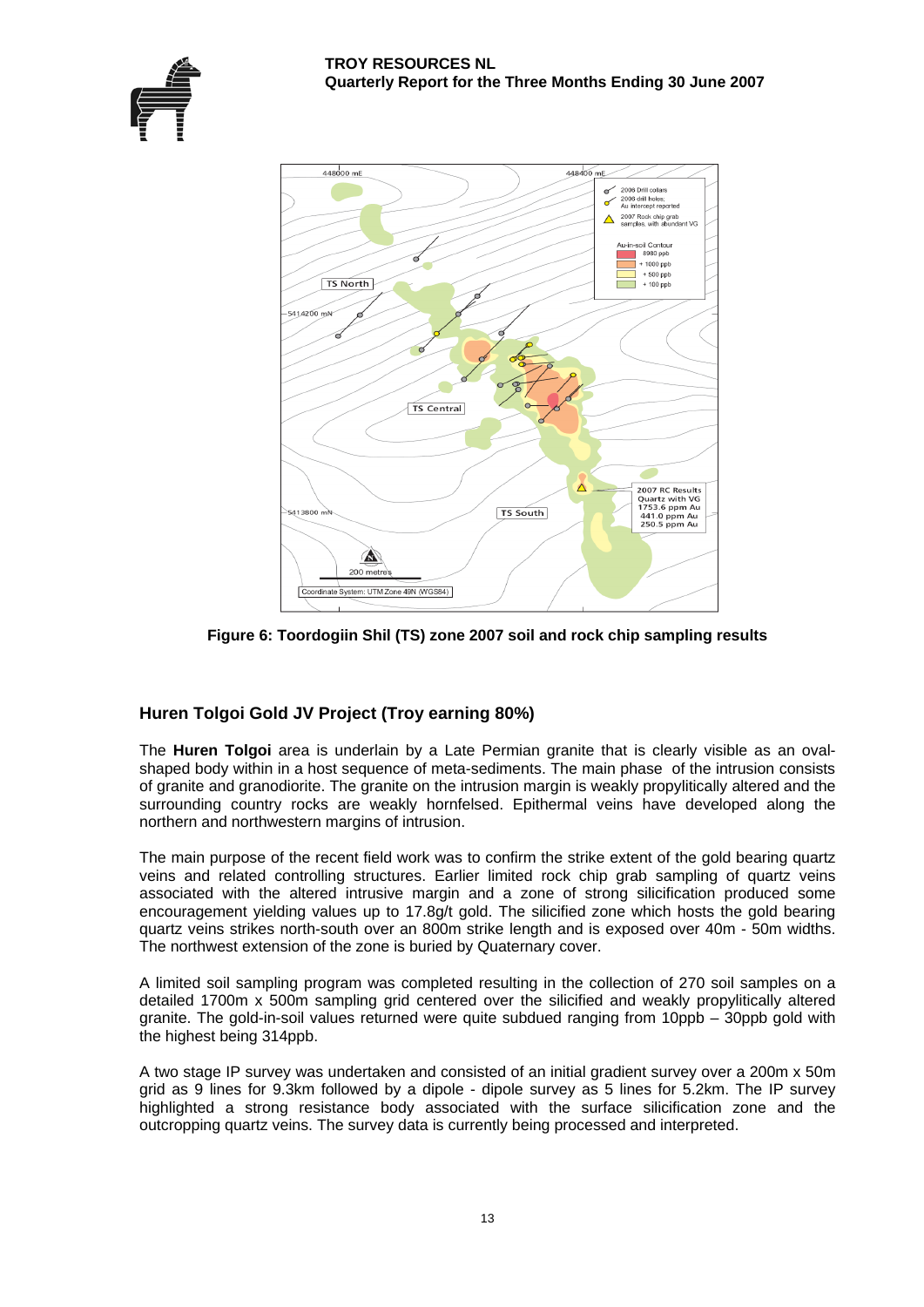

## **FINANCIAL REPORT**

#### **CASH POSITION**

As at 30 June 2007, Troy within Australia held \$41.4M in cash, plus equity investments with a market value of \$46.5M and 3,403 ounces of gold awaiting sale (\$2.6M). This equates to a total of approximately \$90.5M of liquid assets.

Troy's wholly owned Brazilian and European subsidiaries held cash deposits of A\$1.3M. At quarter end, Sertão Mineraçõ Ltda ("SML"), Troy's 70% owned Brazilian subsidiary, had the equivalent of \$3.2M in cash (Troy's share). In addition, SML held 2,363 ounces of gold inventory, which approximates to \$1.8M based on a gold price of \$765 per ounce (Troy's share).

**The Troy group equity share of cash and liquid assets is approximately \$96.8 million as at 30 June 2007.** 

#### **GOLD SALES**

Gold sales from the Sandstone operation for the quarter were 24,924 ounces at an average price of \$802 per ounce. The average Cash Cost was \$356 per ounce which gives a Cash Margin of \$446 per ounce for the quarter.

During the quarter, SML sold 5,199 ounces, of gold at an average price of US\$665 per ounce. The average Cash Cost was US\$380 per ounce, which gives a Cash Margin of US\$285 per ounce for the quarter.

#### **HEDGING**

The Company is totally unhedged, and debt free.

#### **EXPLORATION EXPENDITURE**

During the quarter, exploration expenditure incurred was \$572,000 in Australia, \$114,000 in Mongolia, \$169,000 in Brazil and \$121,000 by SML (Troy share \$85,000). Troy's total exploration expenditure for the quarter was therefore \$939,000.

Capital and development expenditure in Australia during the quarter was \$0.6 million and \$1.3 million on the Andorinhas Project in Brazil.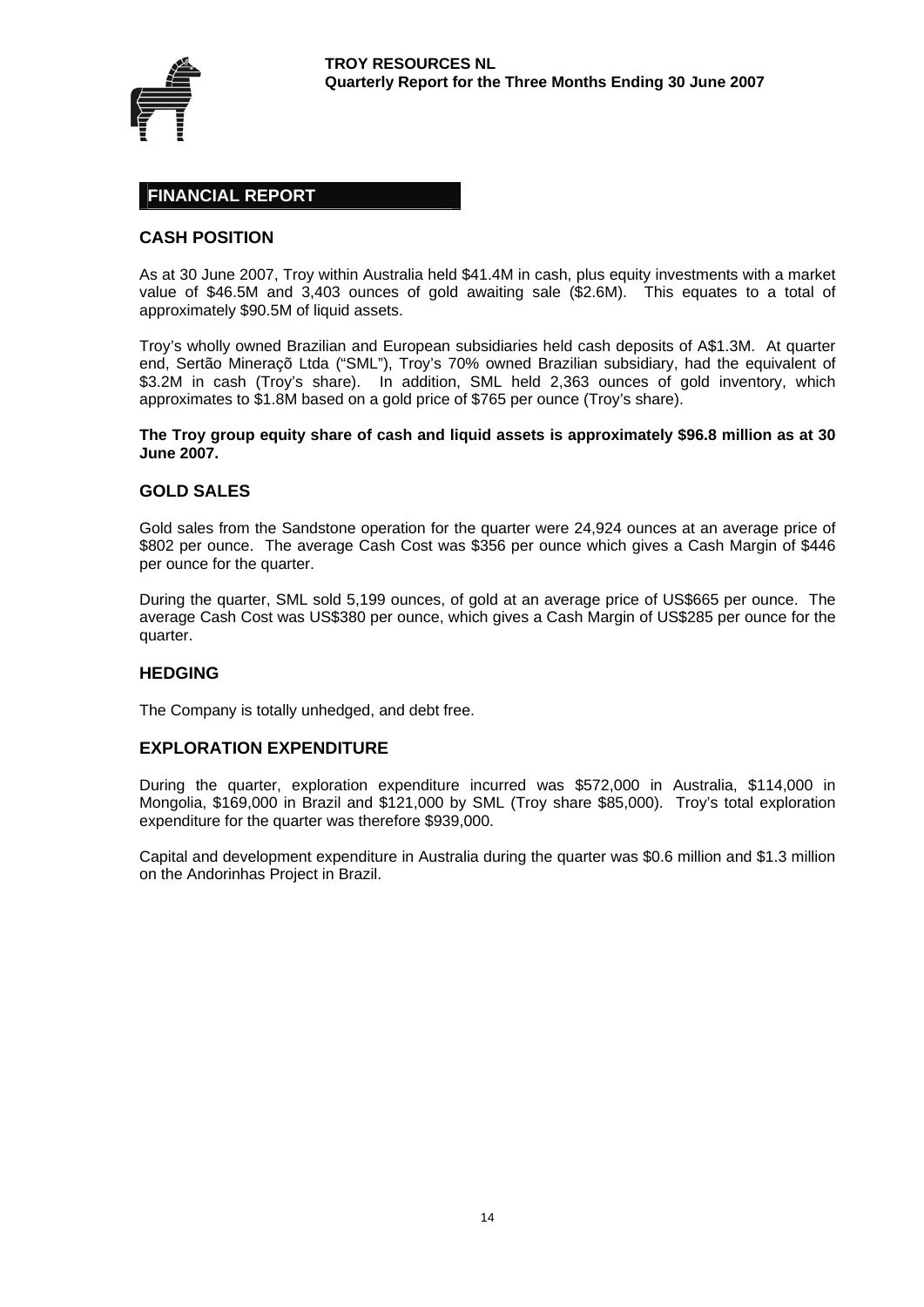

# **FURTHER INFORMATION**

| T D McKeith | <b>Chief Executive Officer</b> |
|-------------|--------------------------------|
| J L C Jones | <b>Chairman</b>                |
| Telephone   | +61 (0)8 9481 1277             |
| Email       | troy@troyres.com.au            |

Geological information in this Report has been compiled by Troy's Vice President Exploration & Business Development, Peter Doyle, who:

- Is a full time employee of Troy Resources NL
- Has sufficient experience which is relevant to the type of deposit under consideration and to the activity which he is undertaking to qualify as a Competent Person as defined in the 2004 Edition of the *'Australasian Code for Reporting of Exploration Results, Mineral Resources and Ore Reserves'*
- Is a Member of the Australasian Institute of Mining and Metallurgy
- Has consented in writing to the inclusion of this data

**This Quarterly Report is available on Troy's Website: www.try.com.au** 

| <b>TABLE 1: Sandstone Project - Indomitable Prospect</b><br>RAB/AC Intersections > 0.20 g/t Au |                                                                                                                                                                            |         |           |     |    |    |              |      |  |
|------------------------------------------------------------------------------------------------|----------------------------------------------------------------------------------------------------------------------------------------------------------------------------|---------|-----------|-----|----|----|--------------|------|--|
| Hole ID                                                                                        | <b>GDA</b><br><b>GDA</b><br>Dip/<br>Hole<br><b>From</b><br>To<br>Length<br>Au<br><b>Azimuth</b><br><b>North</b><br>East<br><b>Depth</b><br>(m)<br>(m)<br>(m)<br>g/t<br>(m) |         |           |     |    |    |              |      |  |
| <b>TAC412</b>                                                                                  | 733320                                                                                                                                                                     | 6892361 | $-60/090$ | 79  | 11 | 16 | 5            | 1.93 |  |
|                                                                                                |                                                                                                                                                                            |         |           |     | 46 | 47 | 1            | 1.25 |  |
|                                                                                                |                                                                                                                                                                            |         |           |     | 55 | 56 | 1            | 2.16 |  |
| <b>TAC413</b>                                                                                  | 733280                                                                                                                                                                     | 6892361 | $-60/090$ | 70  | 16 | 18 | $\mathbf{2}$ | 1.93 |  |
| <b>TAC415</b>                                                                                  | 733200                                                                                                                                                                     | 6892361 | $-60/090$ | 117 | 15 | 19 | 4            | 0.48 |  |
| <b>TAC416</b>                                                                                  | 733160                                                                                                                                                                     | 6892361 | $-60/090$ | 69  | 15 | 17 | $\mathbf{2}$ | 0.91 |  |
|                                                                                                |                                                                                                                                                                            |         |           |     | 22 | 24 | $\mathbf{2}$ | 3.29 |  |
| <b>TAC417</b>                                                                                  | 733120                                                                                                                                                                     | 6892361 | 60/090    | 69  | 58 | 60 | $\mathbf{2}$ | 0.37 |  |
| <b>TVR3299</b>                                                                                 | 733580                                                                                                                                                                     | 6895140 | -90       | 53  | 22 | 25 | 3            | 0.21 |  |
| <b>TVR3300</b>                                                                                 | 733500                                                                                                                                                                     | 6895140 | -90       | 124 | 50 | 52 | $\mathbf{2}$ | 0.25 |  |